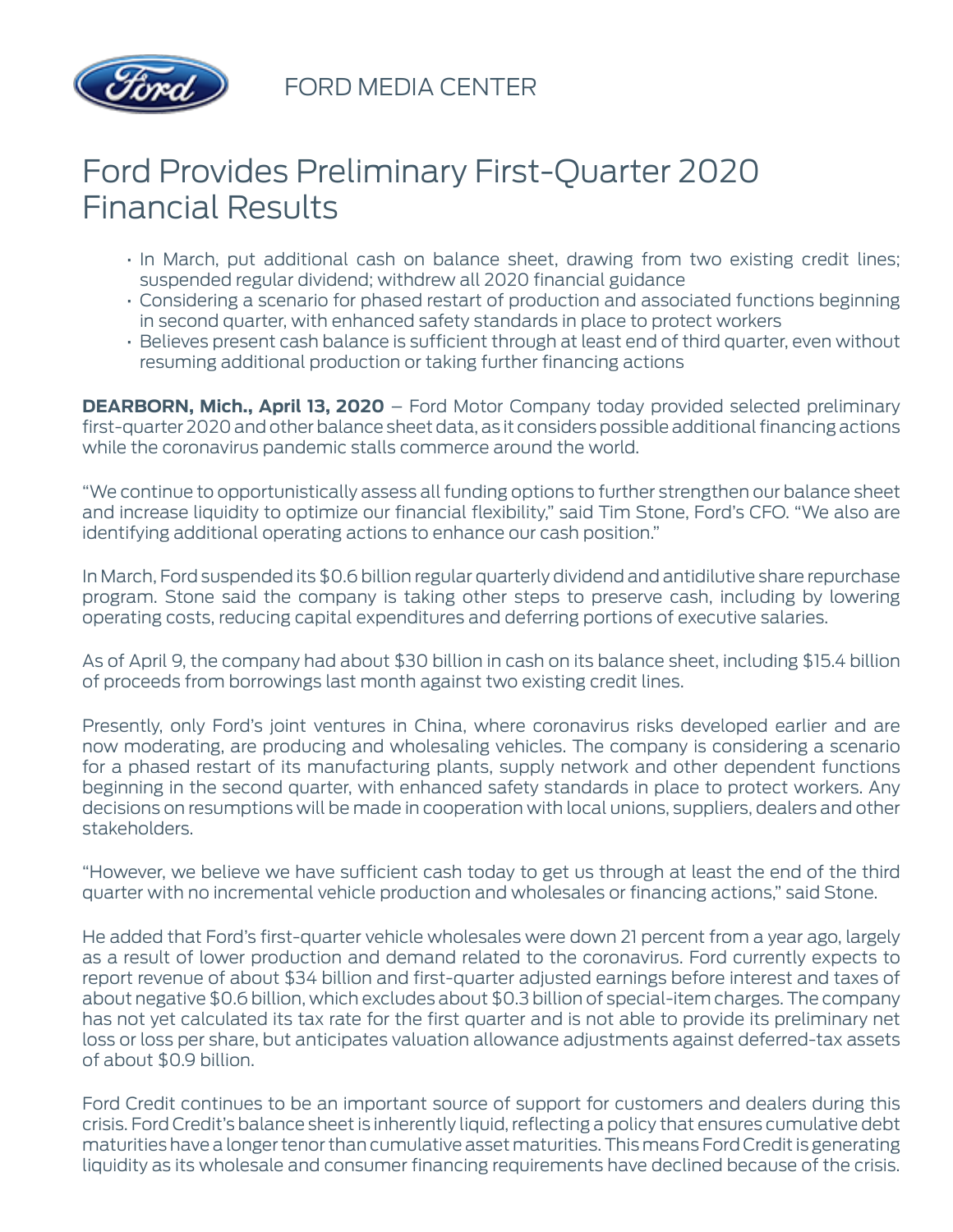Ford Credit remained above its \$25 billion liquidity target with \$28 billion at the end of the first quarter, and has access to diversified funding sources.

Ford has not yet completed the close of its first-quarter 2020 books and the preliminary financial data have not been subject to review or other procedures by the company's independent auditor. The company's announcement of first-quarter financial results, including estimates of the economic effects of the coronavirus pandemic on the business, is planned for April 28. In March, Ford withdrew all guidance for 2020 financial performance it had given on Feb. 4.

## **Cautionary Note on Forward-Looking Statements**

Statements included or incorporated by reference herein may constitute "forward-looking statements" within the meaning of the Private Securities Litigation Reform Act of 1995. Forwardlooking statements are based on expectations, forecasts, and assumptions by our management and involve a number of risks, uncertainties, and other factors that could cause actual results to differ materially from those stated, including, without limitation:

- Ford's financial condition and results of operations have been and may continue to be adversely affected by public health issues, including epidemics or pandemics such as COVID-19;
- Ford's long-term competitiveness depends on the successful execution of global redesign and fitness actions;
- Ford's vehicles could be affected by defects that result in delays in new model launches, recall campaigns, or increased warranty costs;
- Ford may not realize the anticipated benefits of existing or pending strategic alliances, joint ventures, acquisitions, divestitures, or new business strategies;
- Operational systems, security systems, and vehicles could be affected by cyber incidents;
- Ford's production, as well as Ford's suppliers' production, could be disrupted by labor issues, natural or man-made disasters, financial distress, production difficulties, or other factors;
- Ford's ability to maintain a competitive cost structure could be affected by labor or other constraints;
- Ford's ability to attract and retain talented, diverse, and highly skilled employees is critical to its success and competitiveness;
- Ford's new and existing products and mobility services are subject to market acceptance;
- Ford's results are dependent on sales of larger, more profitable vehicles, particularly in the United States;
- With a global footprint, Ford's results could be adversely affected by economic, geopolitical, protectionist trade policies, or other events, including tariffs and Brexit;
- Industry sales volume in any of our key markets can be volatile and could decline if there is a financial crisis, recession, or significant geopolitical event;
- Ford may face increased price competition or a reduction in demand for its products resulting from industry excess capacity, currency fluctuations, competitive actions, or other factors;
- Fluctuations in commodity prices, foreign currency exchange rates, interest rates, and market value of our investments can have a significant effect on results;
- Ford and Ford Credit's access to debt, securitization, or derivative markets around the world at competitive rates or in sufficient amounts could be affected by credit rating downgrades, market volatility, market disruption, regulatory requirements, or other factors;
- Ford's receipt of government incentives could be subject to reduction, termination, or clawback;
- Ford Credit could experience higher-than-expected credit losses, lower-than-anticipated residual values, or higher-than-expected return volumes for leased vehicles;